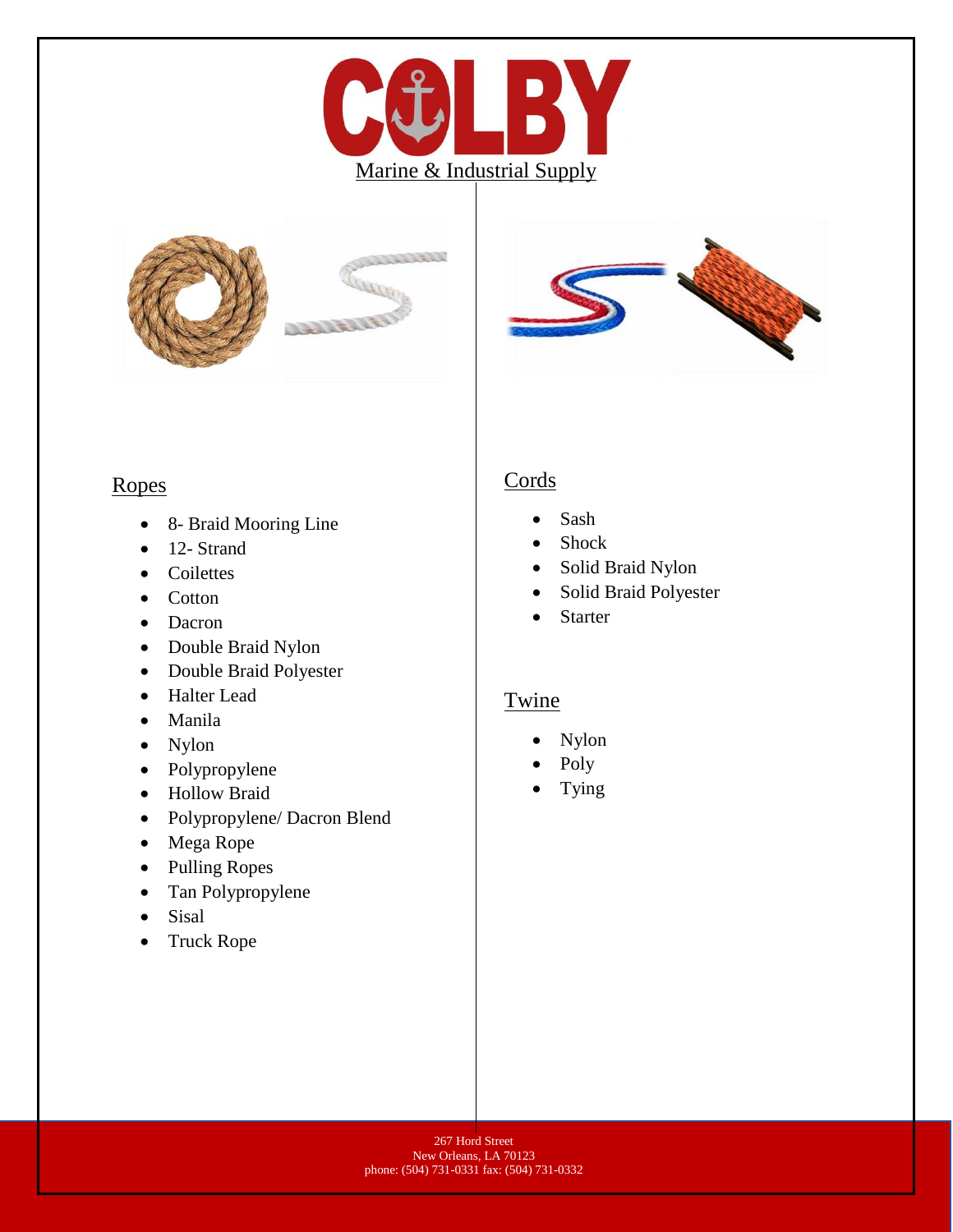



# Tape

- Carton Sealing
- Duct
- Masking
- Electrical
- Teflon
- Caution
- Filament



### **Strapping**

- Steel
- Polypropylene
- Polyester
- Various Closure Methods
- Strap Carts
- Strapping Tools

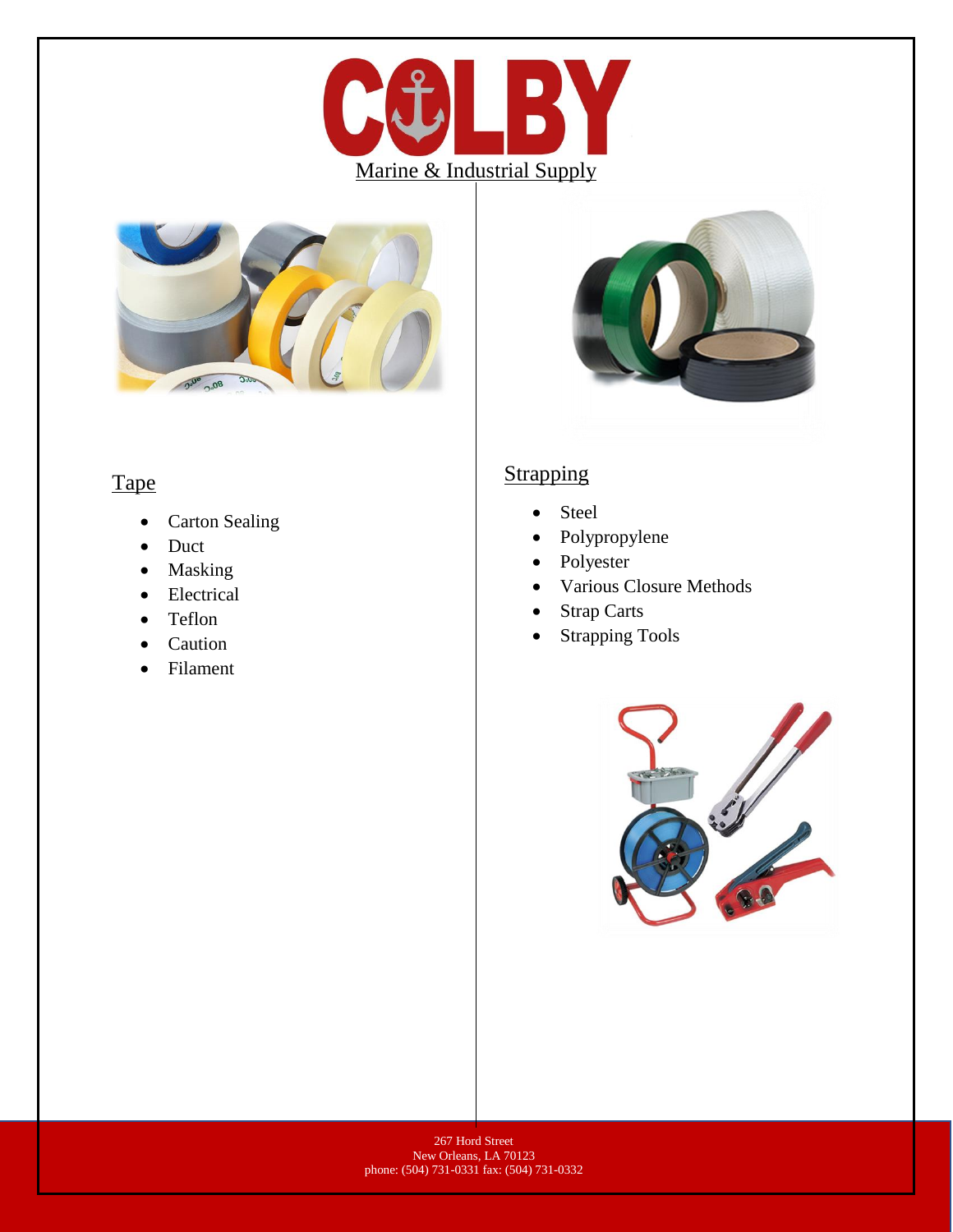



### **Gloves**

- Leather Driver
- Leather Palm
- PVC Double Dot
- PVC Black Dot
- String Knit
- Specialty



## Stretch Film

- Hand Grade
- Machine Grade



Marine & Safety Supplies



**Janitorial Supplies** 

267 Hord Street New Orleans, LA 70123 phone: (504) 731-0331 fax: (504) 731-0332